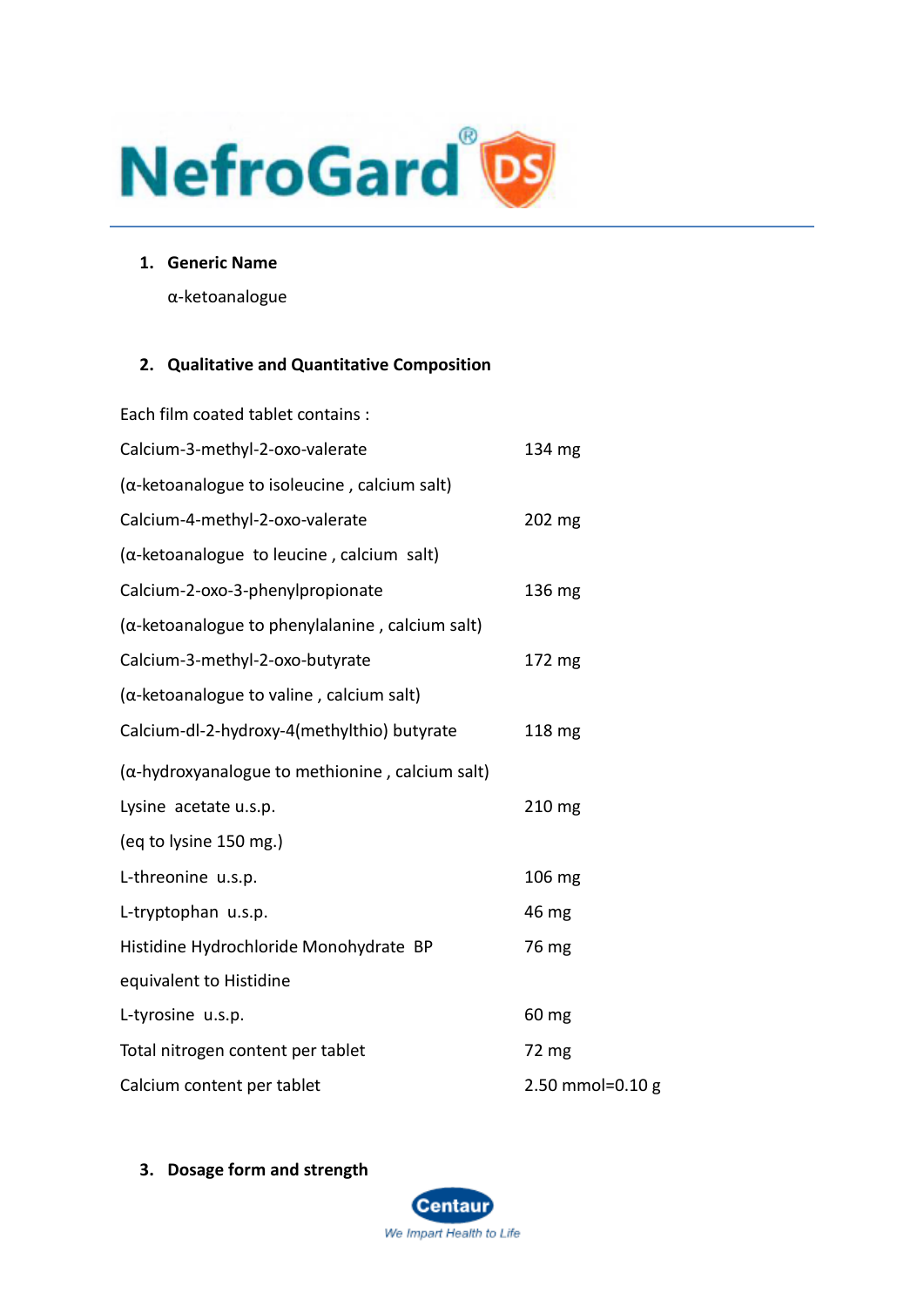Nefrogard DS is available as film coated tablet.

### **4. Clinical particulars**

### **4.1 Therapeutic indication**

Prevention & treatment of damages due to faulty or deficient protein metabolism in chronic kidney disease in connection with a limited dietary protein intake of 40g/ day or less (adult).

### **4.2 Posology and method of administration**

As directed by physician.

### **4.3 Contraindication**

Hypersensitivity to the active substances or to any of the excipients

- Hypercalcaemia
- Disturbed amino acid metabolism

### **4.4 Special warnings and precautions for use**

The serum calcium level should be monitored regularly. Ensure sufficient calorie intake. No experience has been gained so far with the administration in paediatric patients. In the presence of hereditary phenylketonuria, attention should be given to the fact that Nefrogard DS contains phenylalanine. Monitoring of the serum phosphate levels is needed in case of concomitant administration of aluminium hydroxide.

### **4.5 Drug interactions**

Concomitant administration of calcium-containing drugs may cause or aggravate elevated serum calcium levels. Drugs that form soluble compounds with calcium (e.g. tetracyclines, quinolines such as ciprofloxacin and norfloxacin as well as drugs containing iron, fluoride or estramustine) should not be taken at the same time with Nefrogard DS to avoid disturbed absorption of the active substances. An interval of at least two hours should elapse between the ingestion of Nefrogard DS and these drugs.

### **4.6 Use in special population**

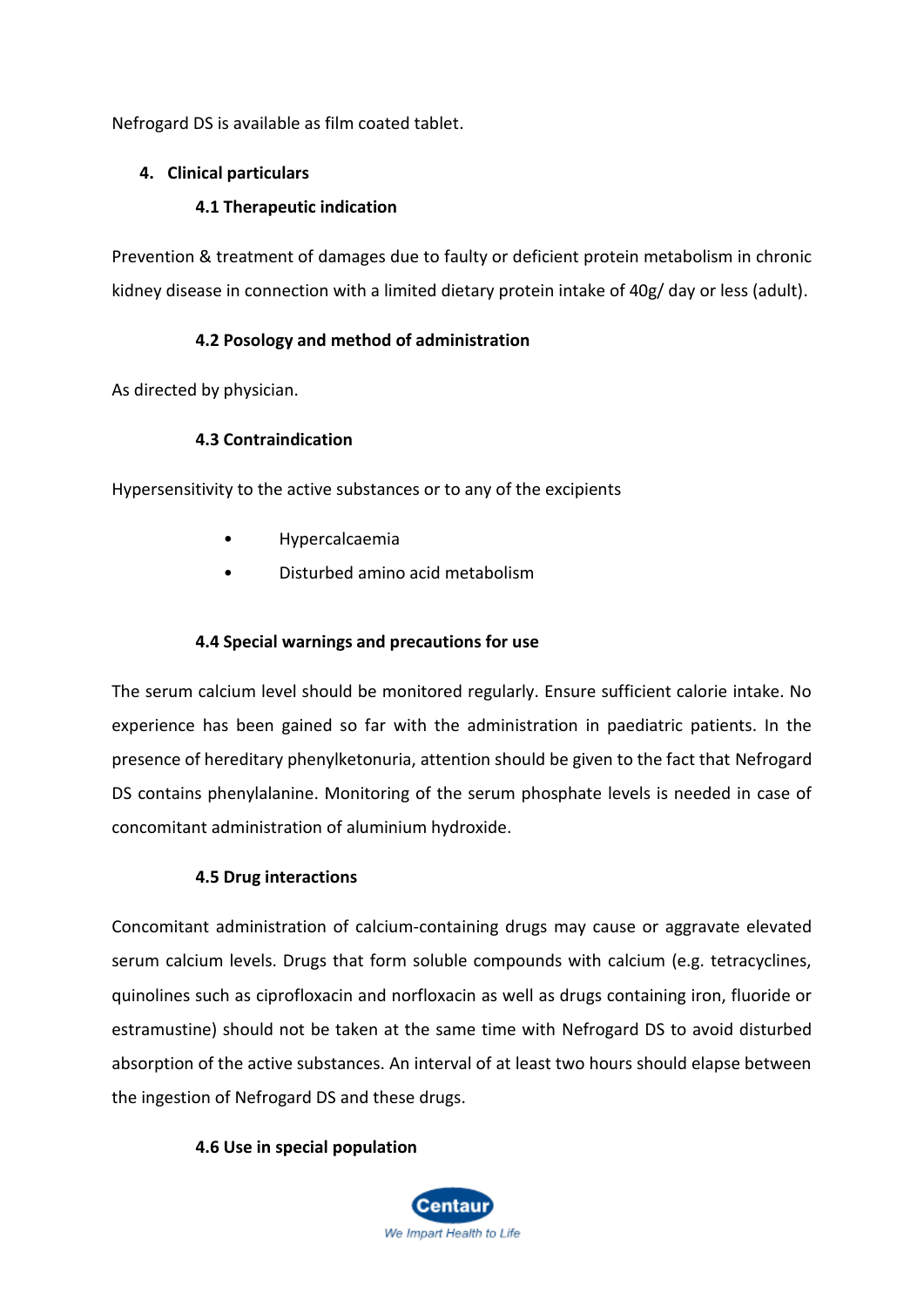- Paediatric: Safety and effectiveness of Nefrogard DS in paediatric patients have not been established.
- Geriatric: Safety and effectiveness of Nefrogard DS in geriatric patients have not been established.
- Liver impairment: There is limited information available on the use of Nefrogard DS Tablet in patients with liver disease. Please consult your doctor.
- Renal failure: Nefrogard DS Tablet is safe to use in patients with kidney disease. Limited data available suggests that dose adjustment of Nefrogard DS Tablet may not be needed in these patients. Please consult doctor.
- Pregnancy and lactation: Human and animal studies are not available for safety and efficacy in pregnancy and breast feeding. Please consult doctor before use.

### **4.7 Effects on ability to drive and use machine**

Patients should be cautioned against engaging in activities requiring complete mental alertness, and motor coordination such as operating machinery until their response to Nefrogard DS is known.

### **4.8 Undesirable effects**

If hypercalcaemia occurs, the intake of vitamin D should be reduced. In case of persisting hypercalcaemia, the dose of Nefrogard DS as well as the intake of any other calcium sources has to be reduced**.**

### **4.9 Overdose**

There is limited experience of overdose with Nefrogard DS Tablets. Initiate general symptomatic and supportive measures in all cases of overdosages where necessary.

### **5. Pharmacological properties**

### **5.1 Mechanism of action**

Prevention and treatment of damages due to faulty or deficient protein metabolism in chronic kidney disease in connection with a limited dietary protein intake of 40 g/day or less (adult). Usually this applies to patients whose glomerular filtration rate (GFR) is less than 25 mL/min.

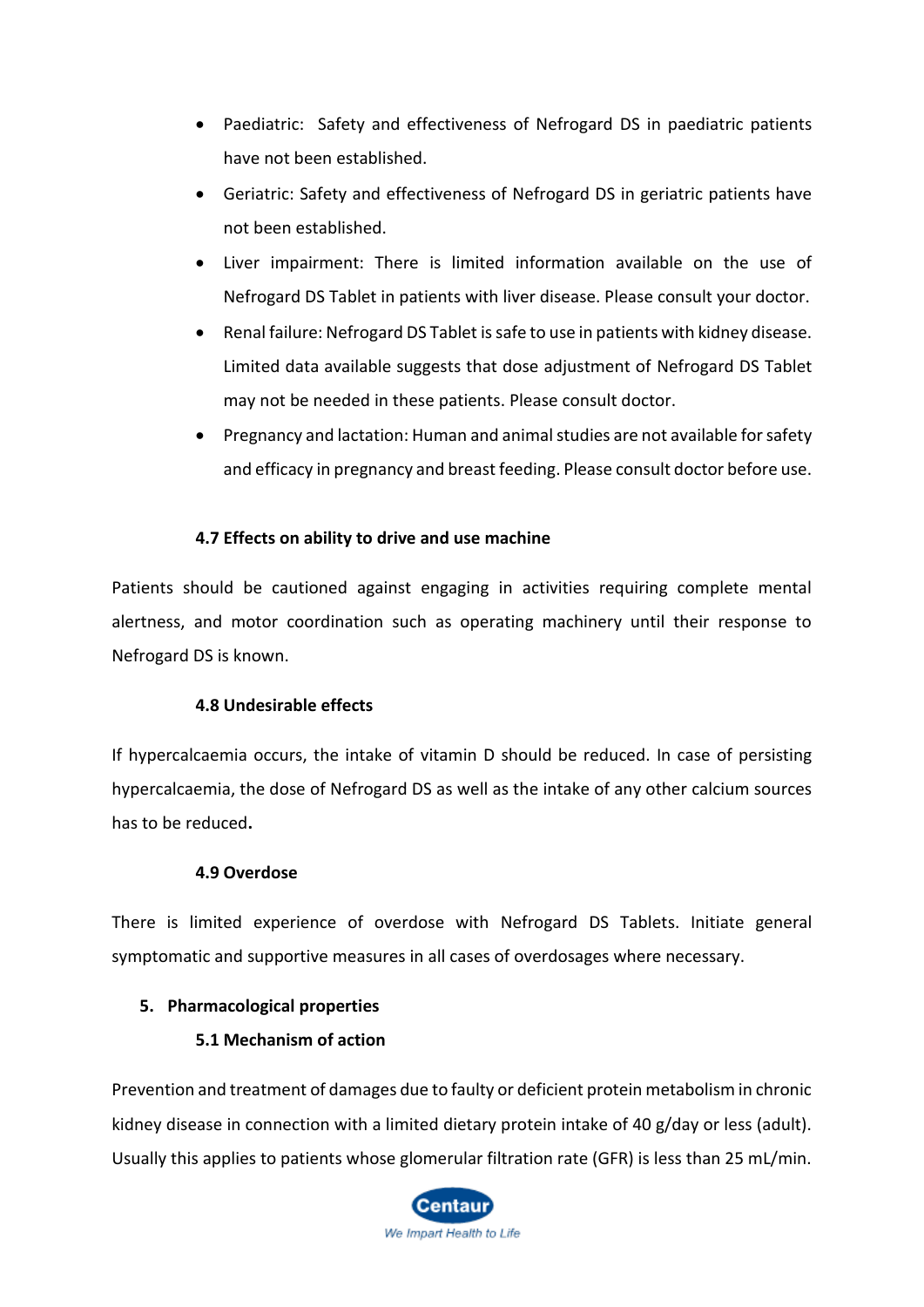- Nitrogen free analogues of essential amino acids
- Administered for nutrition therapy in chronic kidney disease.
- Relieves uremic states, improve nutritional states, slow down illness progression and protect kidney functions
- With low protein diets can delay or prevent dialysis by relieving metabolic complications

#### **5.2 Pharmacodynamic properties**

Nefrogard DS tablets are administered for nutrition therapy in chronic kidney disease. Nefrogard DS allows the intake of essential amino acids while minimising the amino-nitrogen intake. Following absorption, the keto- and hydroxy-analogues are transaminated to the corresponding essential amino acids by taking nitrogen from non-essential amino acids, thereby decreasing the formation of urea by re-using the amino group. Hence, the accumulation of uraemic toxins is reduced. Keto and hydroxy acids do not induce hyperfiltration of the residual nephrons. Ketoacid containing supplements exert a positive effect on renal hyperphosphataemia and secondary hyperparathyroidism. Moreover, renal osteodystrophy may be improved. The use of Nefrogard DS® in combination with a very low protein diet allows reducing nitrogen intake while preventing the deleterious consequences of inadequate dietary protein intake and malnutrition.

#### **5.3 Pharmacokinetic properties**

The plasma kinetics of amino acids and their integration in the metabolic pathways are well established. It should nevertheless be noted that in uraemic patients, the cause of the changed plasma levels, which occur frequently in these patients, does not seem to be the absorption of the supplied amino acids, i. e. the absorption itself is not disturbed. The changed plasma levels seem to be due to impaired post-absorptive kinetics, which can be detected in a very early stage of the disease. In healthy individuals, the plasma levels of ketoacids increase within 10 min after oral administration. Increases of up to the 5-fold the baseline levels are achieved. Peak levels occur within 20-60 min, and after 90 min levels stabilise in the range of the base levels. Gastrointestinal absorption is thus very rapid. The simultaneous increases in the levels of the ketoacids and the corresponding amino acids show that the ketoacids are

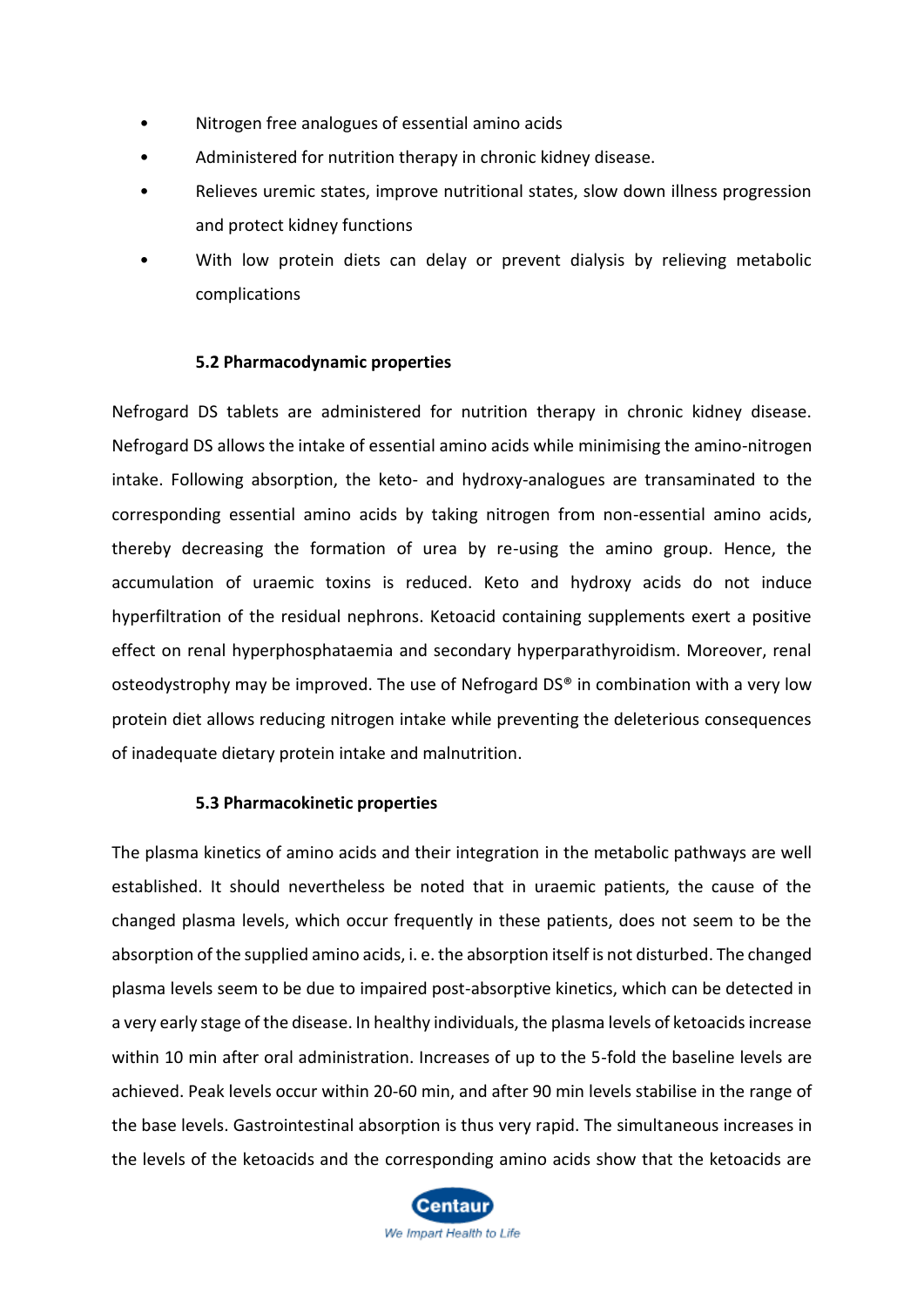transaminated very rapidly. Due to the physiological utilisation pathways of ketoacids in the body it is likely that exogenously supplied ketoacids are very rapidly integrated into the metabolic cycles. Ketoacids follow the same catabolic pathways as classical amino acids. No specific study on ketoacid excretion has been performed to date.

### **6. Nonclinical properties**

### **6.1 Animal Toxicology or Pharmacology**

NA.

# **7. Description**

Alpha Ketoanalogue belongs to a class of drugs called nutritional supplements. It follows same catabolic pathways as amino acids and works by improving the metabolism of protein in the body, thereby improving the renal function. It prevents the unnecessary increase in urea levels in the blood due to the intake of non-essential amino acids in patients of kidney failure.

Alpha Ketoanalogue is a combination of various essential amino acids.

# **8. Pharmaceutical particulars**

# **8.1 Incompatibilities**

There are no known incompatibilities.

# **8.2 Shelf-life**

18 months.

# **8.3 Packaging Information**

Nefrogard DS is available in the pack of 10 tablets.

# **8.4 Storage and handling instructions**

Store at temperature not exceeding 30°C. Protect from light and moisture. Keep the medicine out of reach of children.

# **9. Patient Counselling Information**

# **9.1 Adverse Reactions**